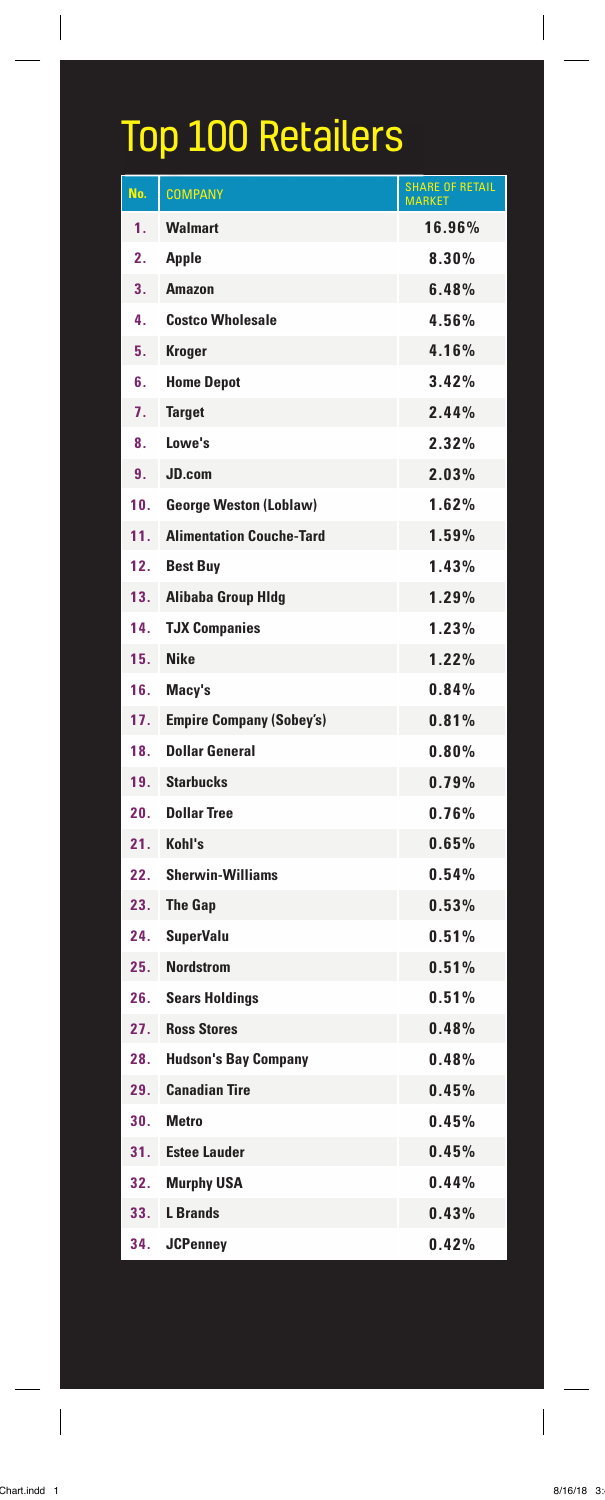## Top 100 Retailers cont'd

| No. | <b>COMPANY</b>                           | <b>SHARE OF RETAIL</b><br><b>MARKE</b> |
|-----|------------------------------------------|----------------------------------------|
| 35. | <b>Bed Bath &amp; Beyond</b>             | 0.41%                                  |
| 36. | V.F. Corp.                               | 0.41%                                  |
| 37. | <b>Office Depot</b>                      | 0.35%                                  |
| 38. | <b>Qurate Retail Group (QVC and HSN)</b> | 0.35%                                  |
| 39. | eBay                                     | 0.33%                                  |
| 40. | <b>PVH</b>                               | 0.31%                                  |
| 41. | <b>GameStop</b>                          | 0.31%                                  |
| 42. | <b>Dick's Sporting Goods</b>             | 0.29%                                  |
| 43. | <b>Casey's Gen'l Stores</b>              | 0.28%                                  |
| 44. | <b>SpartanNash</b>                       | 0.27%                                  |
| 45. | <b>Foot Locker</b>                       | 0.26%                                  |
| 46. | <b>Tractor Supply</b>                    | 0.25%                                  |
| 47. | <b>Hanesbrands</b>                       | 0.22%                                  |
| 48. | <b>Ascena Retail Group</b>               | 0.22%                                  |
| 49. | <b>Signet Jewelers</b>                   | 0.21%                                  |
| 50. | Dillard's                                | 0.21%                                  |
| 51. | <b>Burlington Stores</b>                 | 0.21%                                  |
| 52. | <b>Ralph Lauren</b>                      | 0.21%                                  |
| 53. | <b>Ulta Beauty</b>                       | 0.21%                                  |
| 54. | <b>Avon Products</b>                     | 0.19%                                  |
| 55. | <b>Tapestry</b>                          | 0.19%                                  |
| 56. | Williams-Sonoma                          | 0.18%                                  |
| 57  | <b>Michaels</b>                          | 0.18%                                  |
| 58. | <b>Big Lots</b>                          | 0.18%                                  |
| 59. | Wayfair                                  | 0.17%                                  |
| 60  | <b>Under Armour</b>                      | 0.17%                                  |
| 61. | <b>Sprouts Farmers Market</b>            | 0.16%                                  |
| 62. | <b>Michael Kors</b>                      | 0.16%                                  |
| 63. | <b>Smart &amp; Final Stores</b>          | 0.16%                                  |
| 64. | <b>Tiffany &amp; Co.</b>                 | 0.14%                                  |
| 65. | <b>Ingles Markets</b>                    | 0.14%                                  |
| 66. | <b>Sally Beauty</b>                      | 0.13%                                  |
| 67. | <b>American Eagle Outfitters</b>         | 0.13%                                  |